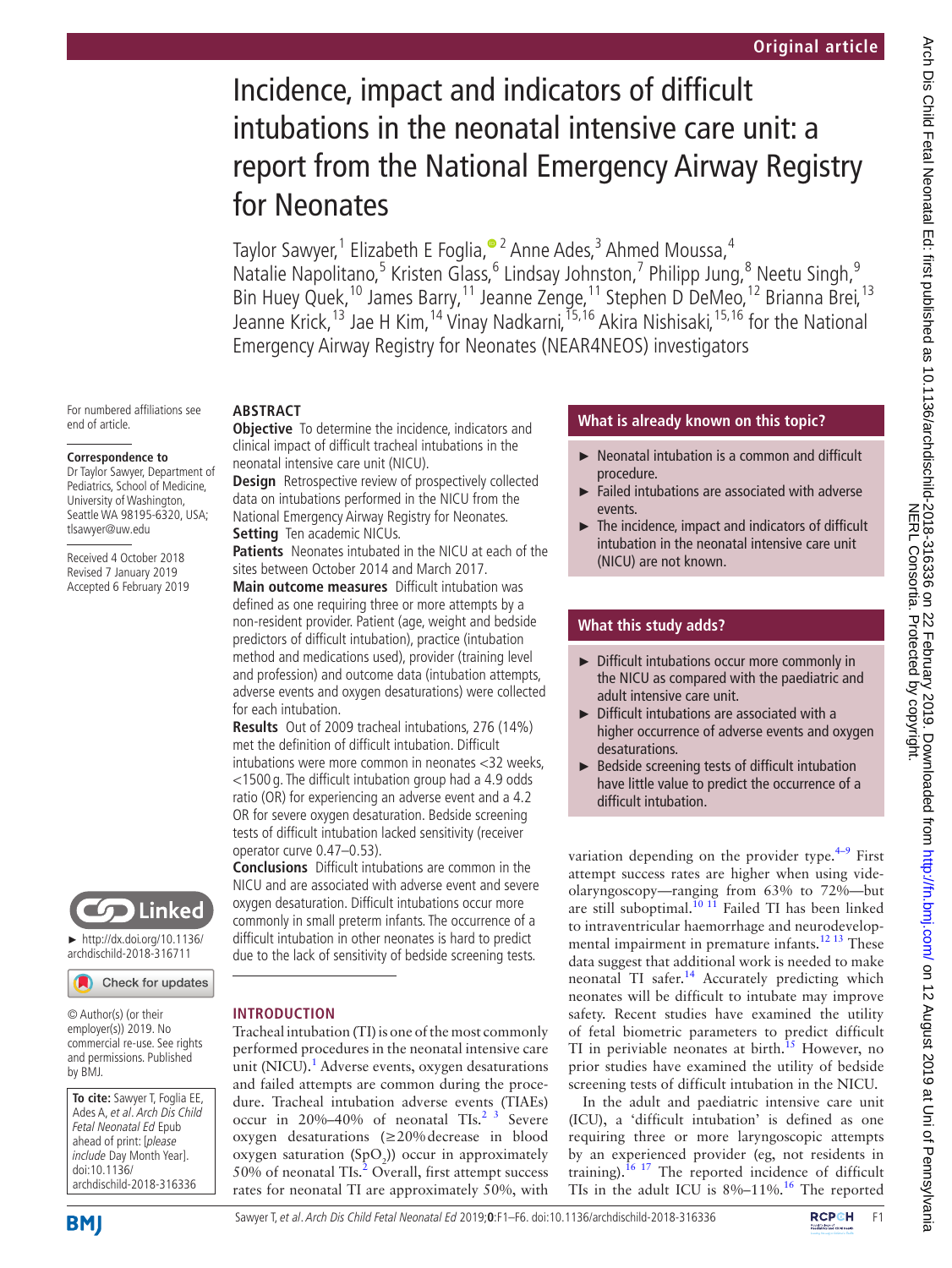incidence of difficult TIs in the paediatric ICU is 9%.[17](#page-5-8) In the adult and paediatric ICU, patients with difficult TIs have significantly more adverse events and oxygen desaturations than those with non-difficult TIs. The incidence, impact and indicators of difficult TI in the NICU are unknown.

The primary aims of this study were to: (1) determine the incidence of difficult TIs in the NICU, (2) quantify the clinical impact of difficult TIs and (3) examine the utility of bedside screening tests of difficult neonatal TI. We hypothesised that difficult TI would be common in the NICU, that difficult TIs would be associated with TIAEs and oxygen desaturations and that bedside screening tests could predict the occurrence of difficult TI.

### **Methods**

#### **Study design**

This was a retrospective cohort study using prospectively collected data from the National Emergency Airway Registry for Neonates (NEAR4NEOS) database. NEAR4NEOS was established in 2014 with the goal to improve neonatal intubation safety and quality. There were 10 academic NICUs contributing data to the NEAR4NEOS at the time of the study. The current study includes data on all neonates who underwent TI in the NICUs at each of the sites between 1 October 2014 and 31 March 2017.

#### **Data collection**

A standardised NEAR4NEOS data collection tool was used to collect patient, practice, provider and outcome data on all neonatal TIs performed at each participating NICU. The institutional review board at each participating site approved the study or granted a waiver of informed parental consent for data collection and analysis. Standardised NEAR4NEOS operational definitions were used to ensure consistency of data capture across the participating sites. Each site developed a site-specific compliance plan to ensure TI capture of greater than 95%, as well as accurate and timely data entry. Patient data included gestational age and weight (both at birth and on the day of TI), comorbidities, the indication for TI and the presence or absence of bedside screening tests for difficult TI (reviewed below). Practice data included the method of intubation and all medications used. Provider data included the laryngoscopist's training level and profession. Outcome data included the number of intubation attempts, success or failure for each attempt, TIAEs (defined below) and changes in oxygen saturations (SpO2) during TI. These data were collected by the care team at the time of TI on a NEAR4NEOS data form. These data were then entered into a password-protected secure Research Electronic Data Capture system hosted by the Data Coordinating Centre at the Children's Hospital of Philadelphia.<sup>18</sup>

#### **Inclusion and exclusion criteria**

Only TIs in the NICU were included in the analyses. Intubations performed in the delivery room were excluded due to difficulty in evaluating bedside screening tests of difficult TI at the time of birth, as well as limitations in collecting the oxygen saturation data in that group. TIs for elective endotracheal tube changes in the NICU were also excluded. For TIs requiring more than one method of approach (defined as 'Course' in NEAR4NEOS operational definitions), only the first course was included in the analyses.

#### **Difficult TI definition**

We defined a 'difficult neonatal TI' as one requiring three or more intubation attempts by a non-resident provider. This means that a 'difficult TI' would require a minimum of two failed attempts by non-resident providers (with the third attempt being successful). This definition was based on the standard definitions of difficult TI used in the adult and paediatric ICU.<sup>[16 17](#page-5-7)</sup> There was no common algorithm for the escalation of TI approach (eg, change from direct laryngoscopy to videolaryngoscopy) among participating centres. When the first course (method of approach) failed, or non-laryngoscopy approach was used (such as fibreoptic bronchoscopy), the TI was also considered as difficult neonatal TI.

#### **TI adverse events**

TIAEs were classified into two categories: severe and non-severe.<sup>2</sup> Severe TIAEs included oesophageal intubation with delayed recognition, emesis with witnessed aspiration, hypotension requiring intervention (fluid and/or vasopressors), laryngospasm, malignant hyperthermia, pneumothorax/pneumomediastinum and cardiac arrest. Cardiac arrest was defined as loss of perfusion, or severe bradycardia, requiring chest compressions for  $\geq 1$  min.

Non-severe TIAEs included oesophageal intubation with immediate recognition, mainstem bronchial intubation, epistaxis, lip trauma, gum or oral trauma, emesis without aspiration, hypertension requiring therapy, pain and/or agitation requiring additional medication and causing a delay in intubation and dysrhythmia. Dysrhythmia included bradycardia to less than 60 beats per minute or arrhythmia requiring treatment.

Oxygen desaturations during TI were determined using the highest SpO<sub>2</sub> measured immediately prior to intubation (eg, after preoxygenation) and the lowest  $\text{SpO}_2$  during the intubation. The NEAR4NEOS programme defines 'severe' oxygen desaturation as a  $\geq$  [2](#page-5-1)0% decrease in SpO<sub>2</sub> from the pre-TI value.<sup>2</sup> If either the highest or lowest  $\text{SpO}_2$  were not recorded, those data were excluded from the analysis.

#### **Bedside screening tests of difficult intubation**

A predefined set of bedside screening tests of difficult TI were included on the NEAR4NEOS data collection form. The predictors were based on those used in the adult and paediatric ICU populations.<sup>16-17</sup> The presence, or absence, of each screening test in the neonate undergoing TI was determined at the time of TI by the intubating team and was recorded on the NEAR4NEOS data form. The screening tests included: a known prior history of difficult airway, upper airway obstruction, limited mouth opening, limited neck extension, micrognathia, midfacial hypoplasia, cleft palate and a short thyromental distance. Where possible, objective measures of the bedside screening tests were used, including, for example, upper airway obstruction defined as an anatomical barrier to visualise glottic opening, widest mouth opening defined as how many patient's fingers fit between gum/incisors and thyromental space defined as how many patient's fingers fit between chin and thyroid cartilage.

#### **Statistical analysis**

Descriptive statistics were presented as numbers and percentages. Non-parametric data were presented as a median and IQRs. The relationship between patient demographics and the occurrence of a difficult TI was analysed using a Wilcoxon rank-sum test. The relationship between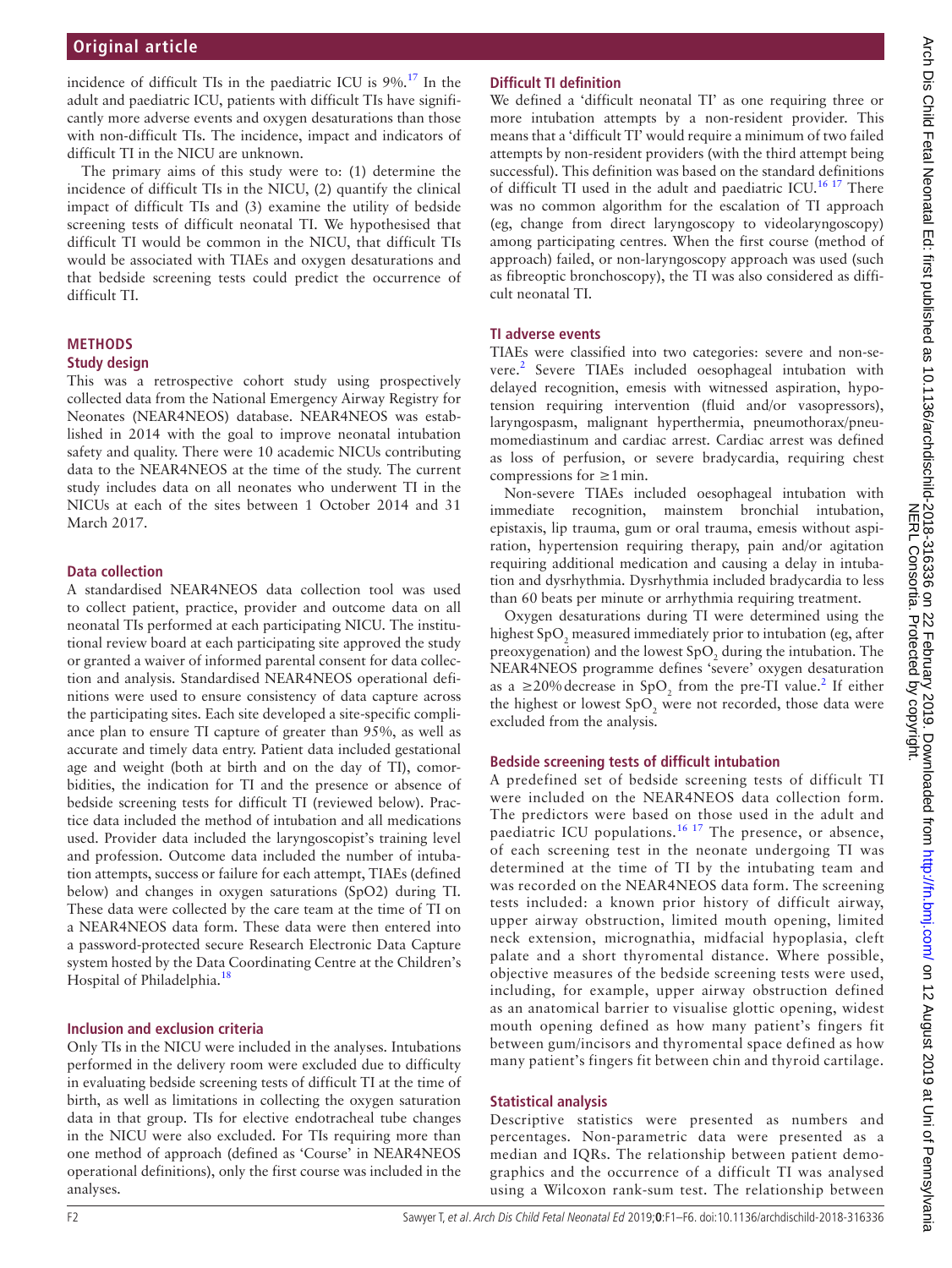

<span id="page-2-0"></span>**Figure 1** Study flow diagram. NICU, neonatal intensive care unit.

the patient, provider and practice characteristics with the occurrence of difficult TI was analysed using univariate analysis with the  $\chi^2$ , or Fisher's exact test for dichotomous variables, or Wilcoxon rank-sum test for numeric variables. The utility of bedside screening tests of difficult TI was evaluated by calculating the sensitivity, specificity, positive predictive value, negative predictive value and area under the receiver operator curve (ROC) for each. The clinical impact of difficult TI was assessed by univariate analysis with the occurrence of severe and non-severe TIAEs and severe oxygen desaturation. A p value  $< 0.05$  was considered significant. Statistical analysis was performed using STATA V.14.0.

#### **Results**

Data on 3023 TIs from 10 academic NICUs were collected during the study period. Of those, 1014 TIs did not meet inclusion criteria [\(figure](#page-2-0) 1). A total of 2009 TI encounters were analysed. Of those 2009 neonatal intubations, 276 (14%) met the definition of difficult TI, and 1733 (86%) did not meet the definition.

Patient characteristics are provided in [table](#page-2-1) 1. Difficult intubations were more common in neonates <32 weeks corrected gestation and <1500g at the time of TI. The only comorbidity associated with difficult TI was sepsis ( $p=0.02$ ). Indications for intubation associated with difficult TIs included intubation for surfactant administration ( $p=0.02$ ) and intubation for airway obstruction ( $p=0.03$ ).

Provider and practice characteristics are provided in [table](#page-3-0) 2. The most common first providers to perform TI in neonates in the difficult TI group were neonatal fellows (48.9%). The difficult TI group received less sedation/analgesia and paralytic medications prior to intubation as compared with non-difficult TI group ( $p=0.03$  and  $p<0.001$ ). Videolaryngoscopy was used less commonly in the difficult TI group  $(p<0.001)$ .

Neonates in the difficult TI group experienced more TIAEs and severe oxygen desaturations during intubation [\(table](#page-3-1) 3). In the difficult TI group, the OR for experiencing an adverse event was 4.9 (95% CI 3.7 to 6.4; p<0.0001) and the OR for severe desaturation was 4.1 (95% CI 3.0 to 5.5; p<0.001).

The value of bedside screening tests for difficult TI are provided in [table](#page-4-0) 4. Upper airway obstruction, a known history of difficult airway, micrognathia, limited mouth opening, limited neck extension, cleft palate and short thyromental distance were

<span id="page-2-1"></span>

| Patient characteristics stratified by the difficulty of intubation<br>Table 1 |                                               |                                          |         |  |  |
|-------------------------------------------------------------------------------|-----------------------------------------------|------------------------------------------|---------|--|--|
| <b>Patient characteristics</b>                                                | <b>Non-difficult intubation</b><br>$(n=1733)$ | <b>Difficult intubation</b><br>$(n=276)$ | P value |  |  |
| Gestational age (GA) at birth, weeks, median (25%, 75%)                       | 29(25, 35)                                    | 28 (25, 34)                              | 0.08    |  |  |
| Birth weight, g, median (25%, 75%)                                            | 1090 (710, 2515)                              | 904 (680, 2020)                          | 0.005   |  |  |
| Day of life at time of intubation, median (25%, 75%)                          | 14(1, 50)                                     | 10(1, 41)                                | 0.09    |  |  |
| Corrected GA at time of intubation, weeks, median (25%, 75%)                  | 34 (29, 39)                                   | 31 (28, 37)                              | < 0.001 |  |  |
| Weight at time of intubation, g                                               | 1870 (1000, 3050)                             | 1326 (830, 2600)                         | < 0.001 |  |  |
| Sex* (male), $n$ (%)                                                          | 1024 (59)                                     | 158 (57)                                 | 0.75    |  |  |
| Comorbidities, n (%)                                                          |                                               |                                          |         |  |  |
| Acute respiratory failure                                                     | 1003 (58)                                     | 171 (62)                                 | 0.2     |  |  |
| Chronic respiratory failure                                                   | 412 (24)                                      | 66 (24)                                  | 0.9     |  |  |
| Congenital anomaly requiring surgery                                          | 176 (10)                                      | 19(7)                                    | 0.1     |  |  |
| Neurological impairment (eg, HIE, seizures and stroke)                        | 125(7)                                        | 21(8)                                    | 0.4     |  |  |
| Cardiac disease (excluding isolated patent ductus arteriosus)                 | 124(7)                                        | 19(7)                                    | 1.0     |  |  |
| Airway or craniofacial anomaly                                                | 110(6)                                        | 20(7)                                    | 0.6     |  |  |
| Sepsis                                                                        | 106(6)                                        | 28 (10)                                  | 0.02    |  |  |
| Surgery/procedure for acquired disorder                                       | 7(1)                                          | 3(1)                                     | 0.2     |  |  |
| Indication for intubation, n (%)                                              |                                               |                                          |         |  |  |
| <b>Ventilation failure</b>                                                    | 664 (38)                                      | 94 (34)                                  | 0.2     |  |  |
| Oxygenation failure                                                           | 550 (32)                                      | 71 (29)                                  | 0.3     |  |  |
| Frequent apnoea and desaturations                                             | 343 (20)                                      | 54 (20)                                  | 1.0     |  |  |
| Surfactant administration                                                     | 299 (17)                                      | 64 (23)                                  | 0.02    |  |  |
| Intubation for procedure                                                      | 194 (11)                                      | 20(7)                                    | 0.06    |  |  |
| Upper airway obstruction                                                      | 87(5)                                         | 23(8)                                    | 0.03    |  |  |
| Unstable haemodynamics                                                        | 37(2)                                         | 3(1)                                     | 0.3     |  |  |
| Absent protective reflexes                                                    | $8(-1)$                                       | 4(2)                                     | 0.07    |  |  |
| Neuromuscular weakness                                                        | $4$ ( $<$ 1)                                  | 1 (< 1)                                  | 0.5     |  |  |
| *Sex was unknown in four neonates.                                            |                                               |                                          |         |  |  |

HIE, hypoxic–ischaemic encephalopathy.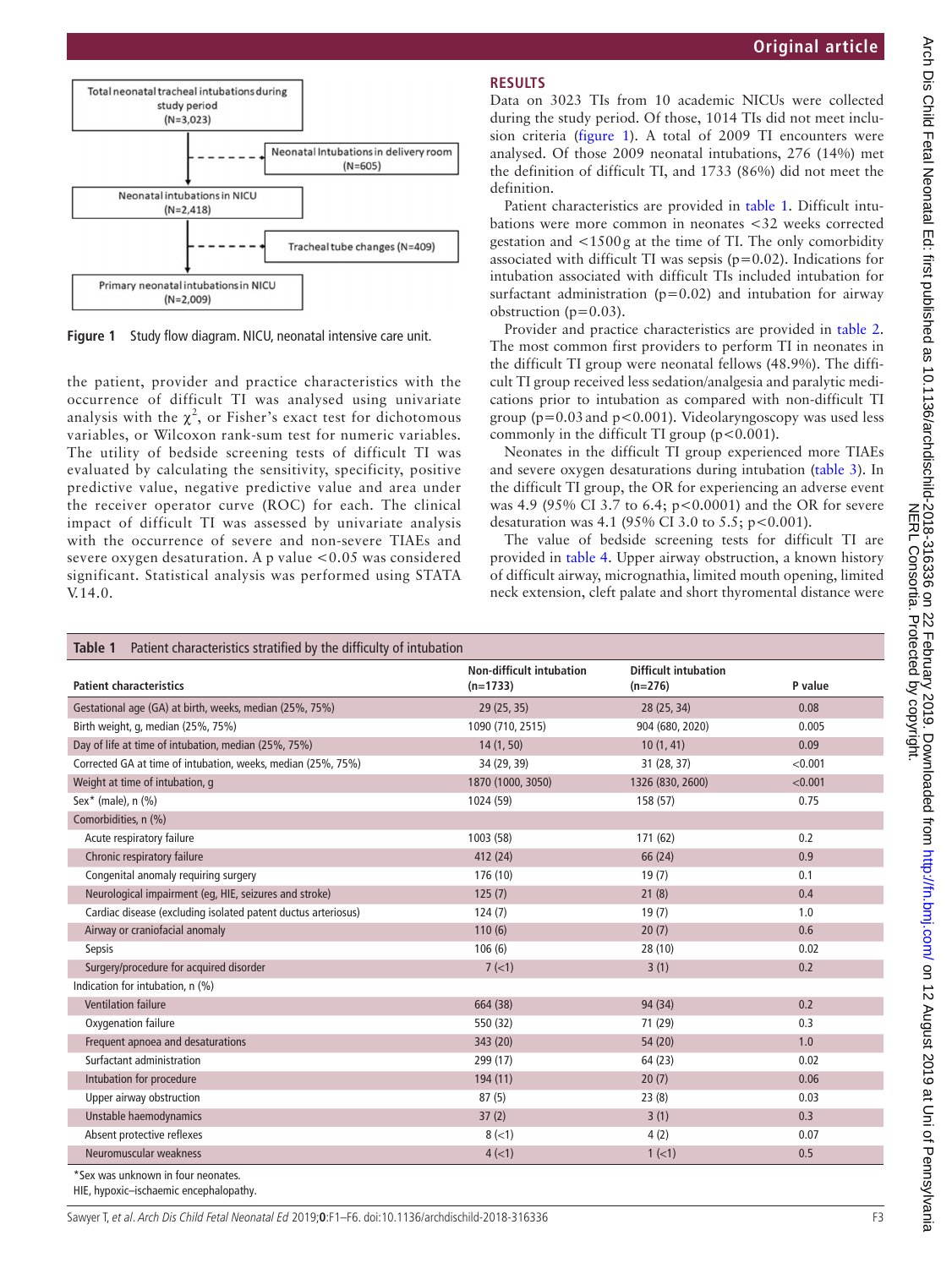<span id="page-3-0"></span>

|            | <b>Table 2</b> Provider and practice characteristics stratified by intubation |
|------------|-------------------------------------------------------------------------------|
| difficulty |                                                                               |

| umncurty                                              |                                           |                                             |         |
|-------------------------------------------------------|-------------------------------------------|---------------------------------------------|---------|
| Provider and practice characteristic                  | Non-difficult<br>intubation<br>$(n=1733)$ | <b>Difficult</b><br>intubation<br>$(n=276)$ | P value |
| <b>First intubator</b>                                |                                           |                                             |         |
| Neonatology fellow, n (%)                             | 474 (27)                                  | 135 (49)                                    | < 0.001 |
| Nurse practitioner/physician<br>assistant/hospitalist | 698 (40)                                  | 67(24)                                      |         |
| Paediatric resident                                   | 266 (15)                                  | 34 (12)                                     |         |
| Neonatology attending                                 | 122(7)                                    | 18(6)                                       |         |
| Respiratory therapist                                 | 44 (3)                                    | 0(0)                                        |         |
| Other                                                 | 129(7)                                    | 22(8)                                       |         |
| Device used                                           |                                           |                                             |         |
| Direct laryngoscope                                   | 1353 (78)                                 | 230 (83)                                    | < 0.001 |
| Videolaryngoscope                                     | 380 (30)                                  | 35 (13)                                     |         |
| Other                                                 | 0(0)                                      | 11(4)                                       |         |
| Medications given                                     |                                           |                                             |         |
| Analgesic/sedative                                    | 1125 (65)                                 | 161 (58)                                    | 0.03    |
| Paralytic*                                            | 865 (50)                                  | 81 (23)                                     | < 0.001 |

\*Ten neonates were reported to receive paralysis only. From the data, it is unclear whether these neonates were already sedated before TI procedure was initiated. TI, tracheal intubation.

all more common in the difficult TI group ( $p=0.03$  to  $<0.001$ ). The sensitivity, positive predictive value and area under the ROC for all screening tests of difficult TI were poor.

#### **Discussion**

We analysed the NEAR4NEOS database to determine the incidence of difficult TIs in the NICU, quantify the clinical impact of difficult TIs and examine the utility of bedside predictors of difficult neonatal TI. We found that 14% of intubations in the NICU met our definition of 'difficult'. Difficult TIs were associated with the higher occurrence of adverse events and oxygen desaturations. Bedside screening tests of difficult TI had little value to predict the occurrence of a difficult TI. To the authors' knowledge, this is the first report to examine difficult TI in the NICU.

The first aim of this study was to determine the incidence of difficult TIs in the NICU. We found that 14% (276 of 2009) of intubations in the NICUs we studied were difficult TIs. This incidence is higher than in prior multicentre studies reports from the adult and paediatric  $ICU<sup>16 17</sup>$  We believe this difference fundamentally comes from our study population. Inherently, the airway features in neonatal population are different from adult and paediatric population. However, we also found that difficult TIs were more frequently performed by fellows and less frequently performed with video laryngoscopy and premedication. The association between fellows as first laryngoscopist and

difficult TI may be explained by experience. Fellows, particularly early on, may have little experience in performing TIs in neonates, certainly less than that of a consultant/attendingphysician. Video laryngoscopy was only used in 13% of difficult TIs and in 30% of non-difficult TIs. Video laryngoscopy has been associated with higher first attempt intubation success in trainees when compared with direct laryngoscopy.<sup>10</sup> It is possible that higher use of video laryngoscopy in adult and paediatric TI studies may be associated with higher TI success and thus with lower incidence if difficult TI in their population. Future studies are needed whether video laryngoscopy will decrease number of TI attempts and difficult TIs. Analgesia/sedation was given in 65% of non-difficult intubations and 58% of difficult intubations; and paralytics were given in 50% and 23% of cases. This means that more than a third of the time, premedication was not used. Premedication has been associated with increase TI success rates.<sup>[2](#page-5-1)</sup> Therefore, it is possible that the prevalence of difficult intubation could be—at least partly—explained by insufficient use of premedication. Given the higher incidence of difficult TI in the NICU, we believe that specific attention should be paid to improving neonatal TI safety. This includes careful consideration of the first laryngoscopist, the device and premedication.<sup>[14](#page-5-5)</sup>

The second aim of this study was to examine the clinical impact of difficult neonatal TI. We found that TIs that met the definition of 'difficult' had more TIAEs and severe desaturations. In the difficult TI group, the OR for experiencing an adverse event was 4.9, and the OR for severe desaturation was 4.1. This suggests that the definition we used was clinically meaningful. We believe establishing this definition of difficult neonatal TI sets the stage for future studies in this area and may help NICUs develop quality improvement approaches to address difficult neonatal TIs. The Paediatric Difficult Intubation registry recommends that the number of laryngoscopy attempts is limited to two or less and advocates for quickly transitioning to indirect intubation techniques when direct laryngoscopy fails after two attempts.[19](#page-5-10) One of the NEAR4NEOS study sites has established a difficult airway pathway in which two failed TI attempts by an experienced practitioner triggers the activation of an airway response team that includes an anaesthesiologist, an otolaryngologist and a respiratory therapist. $^{20}$  $^{20}$  $^{20}$ 

The third aim of this study was to examine the utility of bedside screening tests of difficult neonatal TI. We found that difficult TIs occurred more commonly in younger and smaller patients. Prior reports from the paediatric ICU have found similar results.<sup>17</sup> The reason why younger and smaller patients are more difficult to intubate cannot be determined from the results of this study. However, the smaller size of the airway, proportionately larger head, more cephalad position of the larynx, proportionately larger tongue and the large and floppy epiglottis are all potential factors. $^{21}$ 

We found that the sensitivity, positive predictive value and area under the ROC for all the bedside screening tests

<span id="page-3-1"></span>

| Adverse events in neonates with difficult intubation*<br>Table 3 |                                        |                                   |         |                            |                             |  |  |
|------------------------------------------------------------------|----------------------------------------|-----------------------------------|---------|----------------------------|-----------------------------|--|--|
| Adverse events                                                   | Non-difficult intubation<br>$(n=1733)$ | Difficult intubation<br>$(n=276)$ | P value | Risk ratio (95% CI)        | OR (95% CI)                 |  |  |
| Any tracheal intubation adverse event, n (%)                     | 241(14)                                | 122 (44)                          | < 0.001 | $3.2$ (2.7 to 3.8)         | 4.9 $(3.7 \text{ to } 6.4)$ |  |  |
| Severe tracheal intubation adverse events, n (%)                 | 51(3)                                  | 36(13)                            | < 0.001 | $4.4(2.9 \text{ to } 6.6)$ | 4.9 (3.2 to 7.7)            |  |  |
| Non-severe tracheal intubation adverse events, n (%)             | 210(12)                                | 104 (38)                          | < 0.001 | $3.1$ (2.6 to 3.8)         | 4.4 (3.3 to 5.8)            |  |  |
| Severe desaturation, n (%) <sup>+</sup>                          | 732 (42)                               | 207 (75)                          | < 0.001 | $1.7(1.5 \text{ to } 1.9)$ | $4.1$ (3.0 to 5.5)          |  |  |

\*Severe desaturation was defined as a drop in SpO<sub>2</sub> by >20% from highest SpO<sub>2</sub> before intubation to lowest SpO<sub>2</sub> during intubation attempt. †Difficult intubation was defined as three or more failed intubation attempts by a non-resident provider.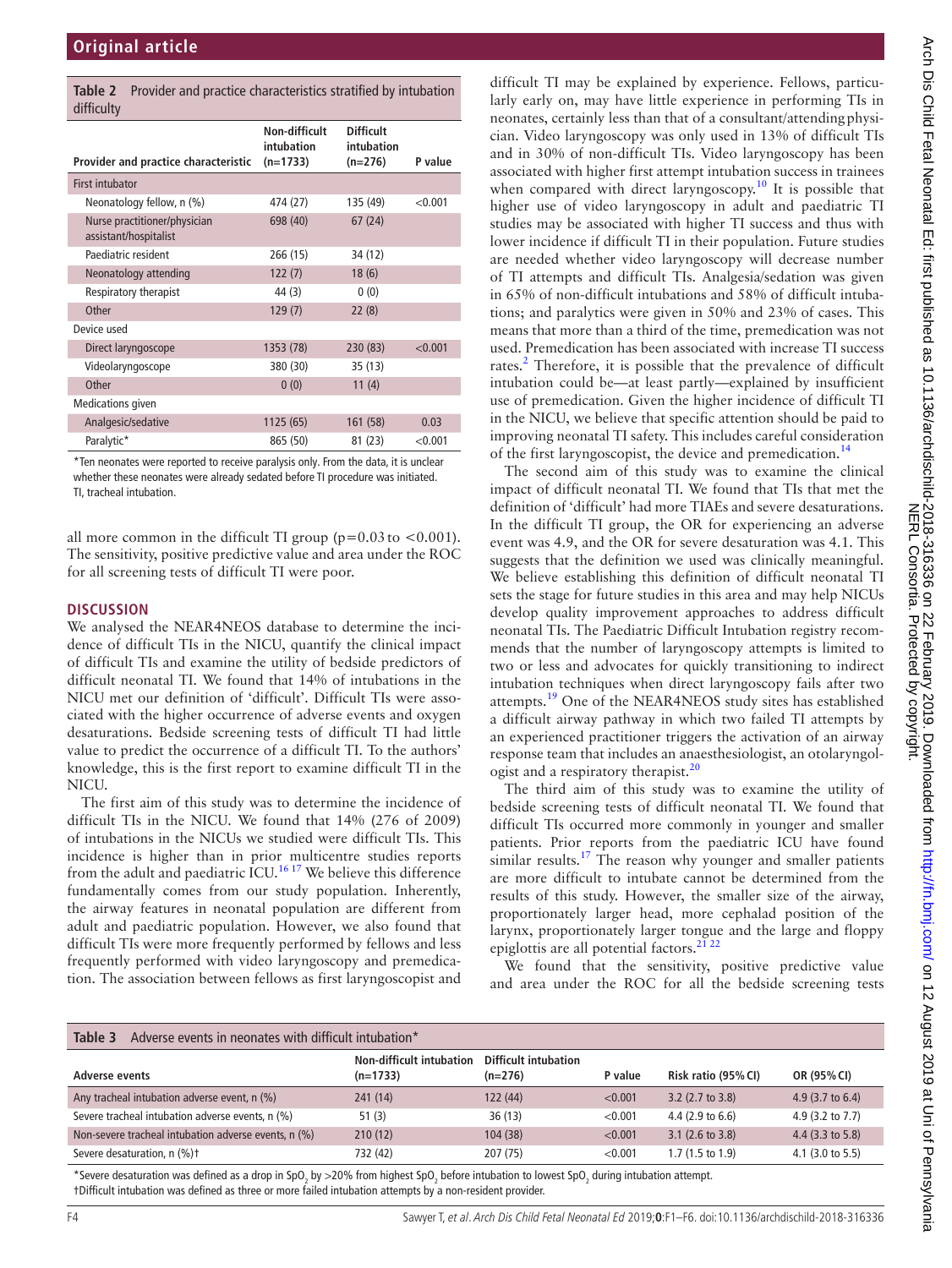<span id="page-4-0"></span>

| Table 4<br>Relative value of bedside screening tests of difficult intubation |                                           |                                             |         |                               |                               |                                                       |                                                       |                              |
|------------------------------------------------------------------------------|-------------------------------------------|---------------------------------------------|---------|-------------------------------|-------------------------------|-------------------------------------------------------|-------------------------------------------------------|------------------------------|
| Screening tests of difficult<br>intubation                                   | Non-difficult<br>intubation<br>$(n=1733)$ | <b>Difficult</b><br>intubation<br>$(n=276)$ | P value | Sensitivity<br>$(%, 95\%$ CI) | Specificity<br>$(%, 95\%$ CI) | <b>Positive</b><br>predictive value<br>$(%, 95\%$ CI) | <b>Negative</b><br>predictive value<br>$(%, 95\%$ CI) | ROC area<br>(95% CI)         |
| Upper airway obstruction, n (%)                                              | 61(4)                                     | 28(10)                                      | < 0.001 | 10 (7 to 14)                  | 97 (96 to 97)                 | 32 (22 to 42)                                         | 87 (86 to 89)                                         | $0.53$ (0.52 to 0.55)        |
| Known prior history of difficult airway                                      | 150 (9)                                   | 41 (15)                                     | 0.001   | 15 (11 to 20)                 | 91 (90.9 to 93)               | 22 (16 to 28)                                         | 87 (85 to 88)                                         | 0.53 (0.51 to 0.55)          |
| Micrognathia                                                                 | 27(2)                                     | 12(4)                                       | 0.002   | $4(2 \text{ to } 8)$          | 98 (98 to 99)                 | 31 (17 to 48)                                         | 87 (85 to 88)                                         | $0.51$ (0.5 to 0.53)         |
| Limited mouth opening                                                        | 262 (15)                                  | 60(21)                                      | 0.005   | 15 (14 to 17)                 | 78 (73 to 83)                 | 13 (11 to 15)                                         | 81 (77 to 86)                                         | 0.47 (0.44 to 0.49)          |
| Limited neck extension                                                       | 27(2)                                     | 10(4)                                       | 0.02    | 4(2 to 7)                     | 98 (98 to 99)                 | 27 (14 to 44)                                         | 87 (85 to 88)                                         | 0.51(0.49, 0.52)             |
| Cleft palate                                                                 | 17(1)                                     | 7(3)                                        | 0.03    | 3(1 to 5)                     | 99 (98, 99.)                  | 29 (13 to 51)                                         | 86 (85 to 88)                                         | 0.51 (0.49 to 0.52)          |
| Midfacial hypoplasia                                                         | $10 (=1)$                                 | 4(1)                                        | 0.1     | $2(0.4 \text{ to } 4)$        | 99 (98 to 99)                 | 29 (8 to 58)                                          | 86 (85 to 88)                                         | $0.5(0.49 \text{ to } 0.51)$ |
| Short thyromental distance                                                   | 250 (14)                                  | 43 (16)                                     | 0.6     | 14 (13 to 16)                 | 84 (80 to 88)                 | 14 (12 to 15)                                         | 85 (81 to 89)                                         | 0.49 (0.47 to 0.52)          |

ROC, receiver operator curve.

of difficult TI we studied were poor. Therefore, their clinical utility is questionable. The screening tests we chose were based on those used in paediatric and adult patients. This is the first report of using these screening tests in neonates. As they were not developed specifically for neonates, there is some inherent difficulty in applying the screening tests in the neonatal population, particularly in very preterm babies. However, the lack of consistent strong predictors for difficult TI is also an issue with paediatric and adult TI.<sup>22-24</sup> A recent Cochrane review of adult TI cautioned that 'standard bedside airway examination tests should be interpreted with caution, as they do not appear to be good screening tests'.<sup>[24](#page-5-14)</sup> Based on our results, we suggest that gestational age, weight, indication for intubation and bedside screening tests of difficult TI all be considered when deciding who will perform an intubation in the NICU. This is especially important in extremely premature neonates where failed intubations have been associated with intraventricular haemorrhage and impaired neurodevelopmental outcomes.[12 13](#page-5-4) Based on the risk of difficult TI in small premature neonates, and the potential for adverse events, it seems prudent to have more experienced providers intubate those patients. Consideration should also be given to using videolaryngoscopy and premedication with paralysis as these have both been linked to greater first attempt success and fewer adverse events[.10 11 25 26](#page-5-3)

This study has several limitations. First, some readers may not support our definition of difficult TI as one requiring three or more intubation attempts by a non-resident provider. Some would argue that a neonatal fellow early in training, or a new nurse practitioner, is still a novice intubator and no different than a resident. We believe that creating any arbitrary cut point of experience (eg, fellows with 6months of training) has inherent limitations. The definition we used is the same as that used in the adult and paediatric ICU.<sup>[16 17](#page-5-7)</sup> We chose to use that definition to ensure a consistent definition across studies and the ability to allow analysis across the different ICU populations. Second, the intubation data used in this analysis was self-reported by the medical teams at the time of intubation. This places our results at risk for reporting bias. Third, the bedside screening tests for difficult TI were determined by the medical teams at the time of the intubation. Therefore, the accuracy of the assessments of each screening test was dependent on the team's review of the patient's history and accurate assessment of the physical exam features. Inaccurate determination of the screening tests could bias our results. Third, this study was conducted on a cohort of neonates from 10 academic (non-community) NICUs, and neonates intubated in the delivery room were not included. This may limit the generalisability of our findings. Fourth, the data here represents the number of TIs that met our definition, not

the number of neonates. It is possible that some neonates were repeatedly intubated and were counted more than once in this study dataset. Finally, we were not able to obtain long-term data on the outcomes of neonates with and without difficult TIs. Additional studies are needed to determine the impact of difficult TI on long-term neonatal outcomes.

#### **Conclusion**

The occurrence of difficult TI in the NICU was 14%, which is higher than in the paediatric and adult ICUs. The occurrence of difficult TIs was strongly associated with adverse events and severe oxygen desaturations. Difficult TIs occurred more common in small premature neonates. The ability of bedside screening tests to predict difficult TI was poor. These results suggest that when intubating neonates, healthcare teams should carefully consider who will perform TI, as well as what medications and devices should be used in order to improve neonatal TI safety.

#### **Author affiliations**

<sup>1</sup>Department of Pediatrics, University of Washington, Seattle, Washington, USA <sup>2</sup> Department of Pediatrics, Division of Neonatology, Children's Hospital of Philadelphia, Philadelphia, Pennsylvania, USA

<sup>3</sup>Department of Pediatrics, University of Pennsylvania School of Medicine, Philadelphia, Pennsylvania, USA

4 Department of Pediatrics, Centre Hospitalier Universitaire Sainte-Justine, Montréal, Sainte-Justine, Canada

<sup>5</sup>Nursing and Respiratory Care, Children's Hospital of Philadelphia, Philadelphia, Pennsylvania, USA

6 Department of Pediatrics, Penn State – Hershey, Hershey, Pennsylvania, USA <sup>7</sup>Yale New Haven Health System, New Haven, Connecticut, USA

<sup>8</sup>University Hospital Schleswig-Holstein, Department of Pediatrics, Luebeck, Germany <sup>9</sup>Department of Pediatrics, Dartmouth-Hitchcock Health System, Lebanon, New Hampshire, USA

 $0$ Department of Neonatology, KK Women's and Children's Hospital, Singapore <sup>11</sup>Department of Pediatrics, University of Colorado Denver School of Medicine, Aurora, Colorado, USA

<sup>12</sup>Department of Pediatrics, WakeMed Health and Hospitals, Raleigh, North Carolina, USA

<sup>13</sup> Department of Pediatrics, University of Washington, Seattle, USA

<sup>14</sup>Department of Pediatrics, University of California San Diego Medical Center, San Diego, California, USA

<sup>15</sup> Anesthesiology and Critical Care Medicine, Children's Hospital of Philadelphia, Philadelphia, Pennsylvania, USA

<sup>16</sup>Center for Simulation, Advanced Education, and Innovation, Children's Hospital of Philadelphia, Philadelphia, Pennsylvania, USA

**Acknowledgements** The authors would like to thank the healthcare teams at participating National Emergency Airway Registry for Neonates (NEAR4NEOS) sites for their diligent completion of NEAR4NEOS data collection forms. We would also like to thank Hayley Buffman at Children's Hospital of Philadelphia for her work with the NEAR4NEOs database.

**Collaborators** The NEAR4NEOS.